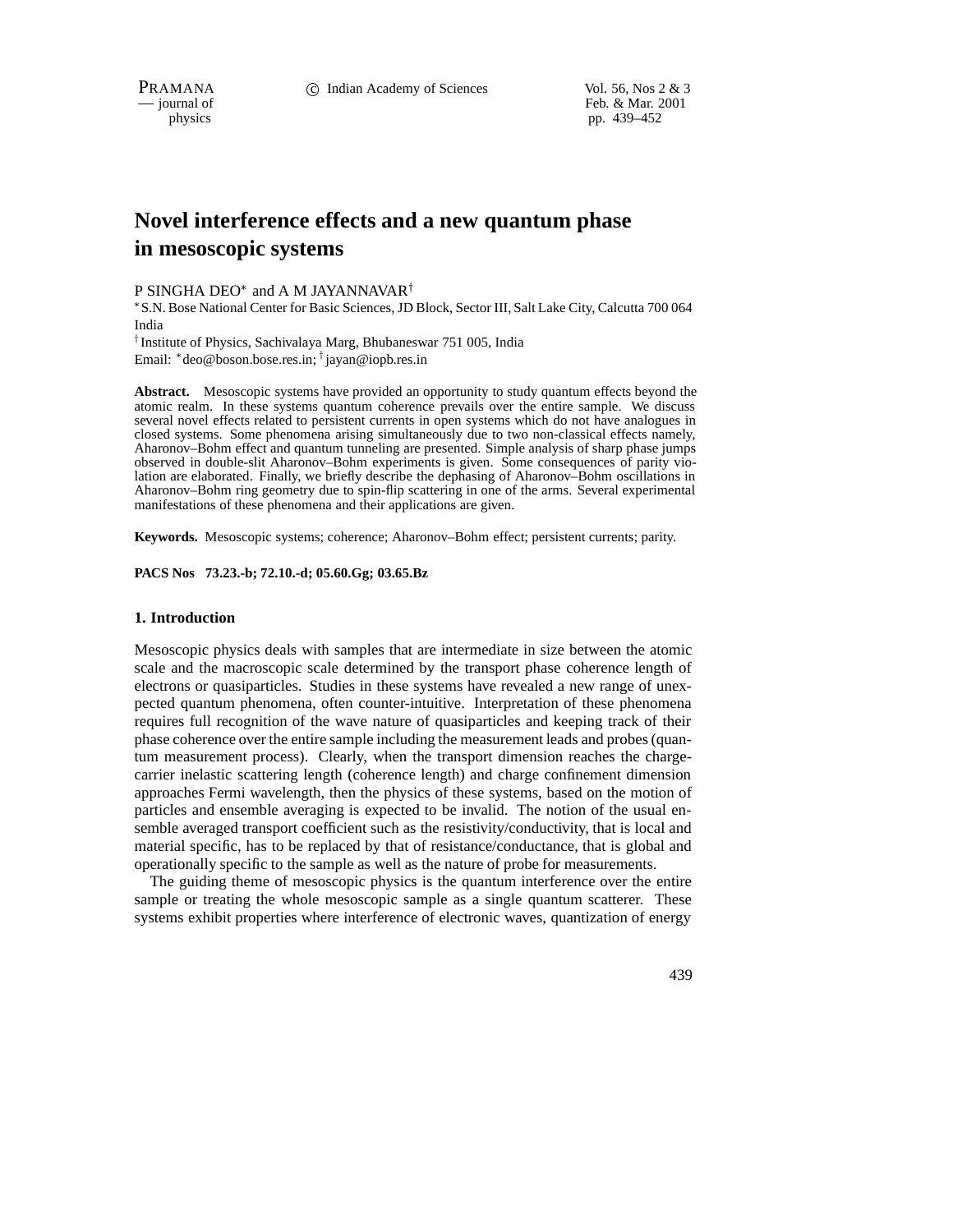levels (quantum size effects), discreteness of charge and their number being even or odd (parity effects) play a major role. Thus we have an opportunity for exploring truly quantum effects beyond the atomic realm. This subject enjoys the unique position of being able to deal with and provide answers on fundamental questions in physics while being relevant to applications in the area of quantum electronics, computation and communication which are rapidly emerging fields in their own respect. Basic questions about how the quantum rules operate and go over to classical ones at the macroscopic level as one tunes the temperature or sample size are being answered, i.e., mesoscopic systems present the possibility of studying in a controlled way the process of decoherence (or dephasing) and the transition from quantum to classical behavior.

Some of the experimentally observed phenomena in these systems include breakdown of classical Ohm's law [1], the normal state Aharonov–Bohm (AB) oscillations in resistance [2], normal electron persistent currents [3], non-local current and voltage relations (manifestation of quantum non-locality) [4], conductance quantization of point contacts [1], normal and anomalous quantum Hall effect, negative four probe resistances, quantum shot noise, single electron transistor (Coulomb blockade), proximity effect in mesoscopic superconductors, spin coherence effects (spintronics), entangled states in quantum dots etc. to name but a few. Interestingly, many of these phenomena can be observed through the use of straight forward experimental probes, namely the dc electrical two probe and four probe conductance in the presence or absence of magnetic field.

The propagation of electron has many interesting similarities with other wave propagation such as electromagnetic wave or sound wave propagation etc. and thus mesoscopic phenomenon can be understood in terms of wave guide theory. In this work we will discuss various mesoscopic phenomena that we studied using the mode matching technique for wave guides. Such a study can also be performed using Greens function techniques or using the tight binding Hamiltonian, but for non-interacting systems the mode matching technique allows more explicit and exact calculations. Quantities like conductance, local and global currents and eigenenergies can be calculated from first principles. Most of the phenomena discussed here are new and were pointed out by us. Some of them have experimental consequences as well as applications in quantum devices.

In the following sections we discuss several novel effects related to persistent currents and transport in open systems (connected to external reservoirs), which have no analogue in closed or isolated systems. Some of the effects which we discuss arise simultaneously due to two non-classical effects namely AB-effect and quantum tunneling. We also discuss the observed additional new phase of electron wavefunction in the AB-ring geometry, breakdown of parity effects and their consequences. Finally we briefly discuss our ongoing work on dephasing of AB-oscillations in the presence of a magnetic impurity (leading to exchange spin flip scattering) in one of the arms of the AB-ring. This has resemblance with which-way interferometer or which-path detector models developed to study dephasing due to quantum measurement process.

# **2. Directional dependence of persistent currents and the quantum current magnification effect**

Persistent currents in closed loops are equilibrium quantum mechanical currents that were first predicted [5] and subsequently detected in normal metal [3] and semiconductor [6]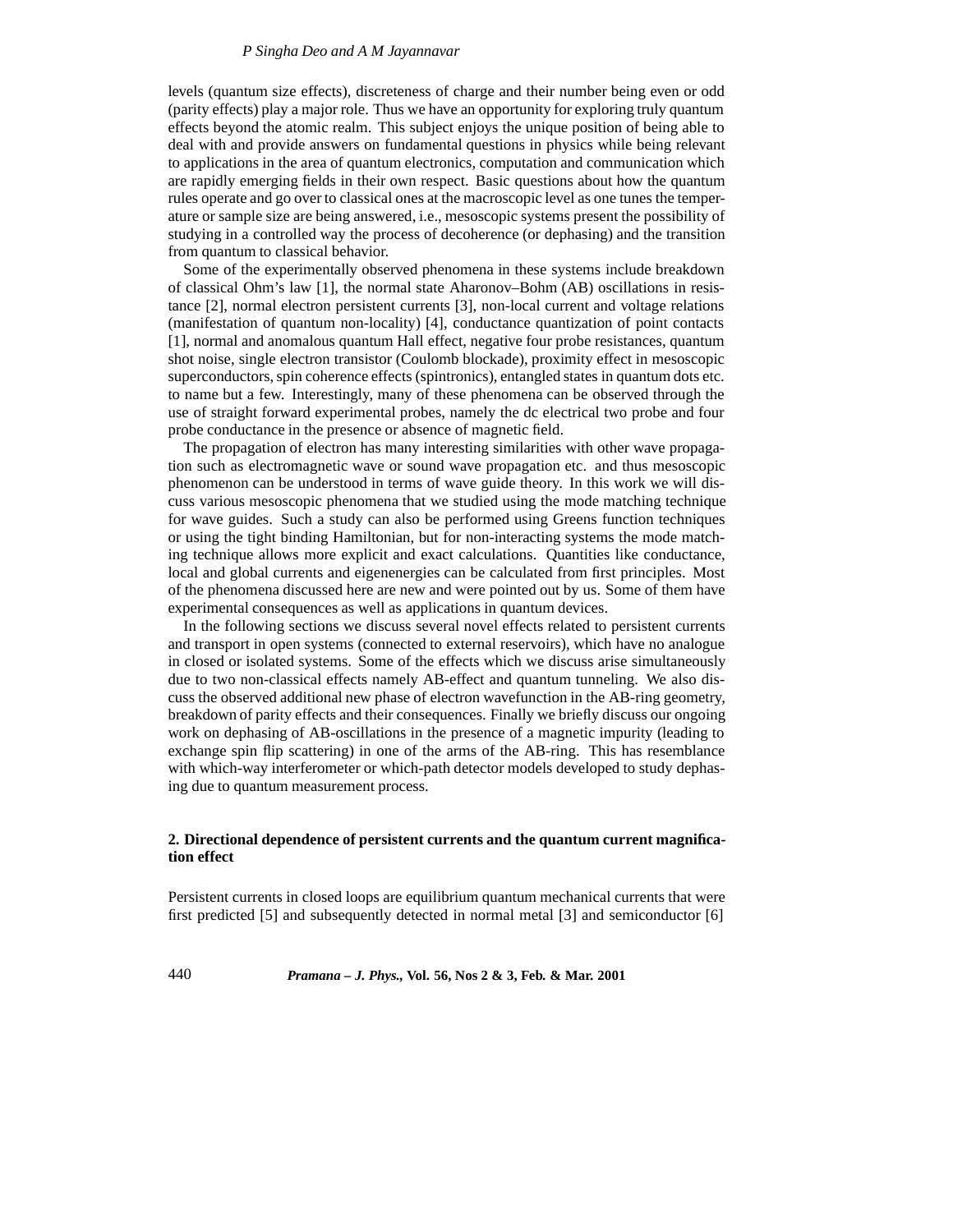rings. Such currents were theoretically known for a very long time [7]. The application of magnetic field (AB flux) destroys the time reversal symmetry and as a consequence persistent currents flow in the loop and are periodic in magnetic flux, with a period  $\phi_0$ ,  $\phi_0 = hc/e$  being the elementary flux quanta. For a perfect ring of circumference L the magnetic flux  $\phi$  enclosed by the loop modifies the periodic boundary condition into  $\psi(x+L) = \psi(x) e^{i2\pi \phi/\phi_0}$ . This tuning of boundary condition changes the energy levels in a periodic manner. Persistent current, being the flux derivative of the total free energy, is also periodic in flux. Thus persistent current can be attributed to changing boundary conditions due to magnetic flux. At zero temperature for spinless electrons persistent current is diamagnetic or paramagnetic depending on the number of electrons in the loop being odd or even respectively (parity effect). It was subsequently shown [8,6] that persistent currents can also occur in open systems i.e., when the system can exchange electrons with electron reservoirs. In such open systems, apart from persistent currents one can also have transport currents. While transport currents are non-equilibrium currents and require a potential difference (voltage difference, temperature gradients or chemical potential difference), persistent currents are local internal currents that do not explicitly depend on the potential difference. We show that one can distinguish between these two currents using the two geometries shown in figure 1a and b. These two currents, although exist simultaneously, are fundamentally different. These geometries help to probe their different properties.

The quantum mechanical scattering wave functions can be explicitly written down (depending on the direction of current) in different regions and can be matched at the junctions using Griffith's boundary conditions [9]. We will be considering for simplicity one dimensional free electron networks. Appropriate wave functions in the different regions are thus linear combinations of simple plane wave solutions. The effect of magnetic field can be incorporated in the boundary conditions. From the wave functions one can also calculate the currents in different regions. In case of figure 1a one can only have persistent currents in the loop while the transport currents flow in the wires between reservoirs 1 and 2 at chemical potentials  $\mu_1$  and  $\mu_2$ . In case of figure 1b there will be persistent currents as well as transport currents in the loop. The two can be separated because persistent current is an odd function of the flux  $\phi$  while the transport current (being proportional to transmission coefficient) is an even function of the flux  $\phi$ . Apart from being an even function of flux, the transport current also has a flux independent part but the persistent current by definition has no flux independent part. Once the two currents are separated using these basic properties, we find that the magnitude of the transport current is independent of the direction of the current flow between the reservoirs (conductance of the sample is the same whether  $\mu_1 > \mu_2$  or vice versa). But the magnitude of the persistent current in the loop depends on the direction of the direct inter-reservoir current. The defect at the position  $X$ plays a very important role in realizing this directional dependence of persistent currents. The defect breaks the spatial symmetry in the problem. Depending on the direction of current flow (for different scattering problem) we will have a different complex amplitude of wave function at the junction between loop and the wire. This amounts to changing the boundary condition. As discussed above the persistent currents being sensitive to boundary conditions will have different magnitudes. For another extreme example when the defect strength becomes infinite then reservoir 2 is cut off and does not contribute to the persistent current in the loop. Hence the condition whether  $\mu_1 > \mu_2$  or not will definitely make a difference. The directional independence of conductance is a fundamental property of two probe Landauer conductance and most quantities like noise and fluctuations are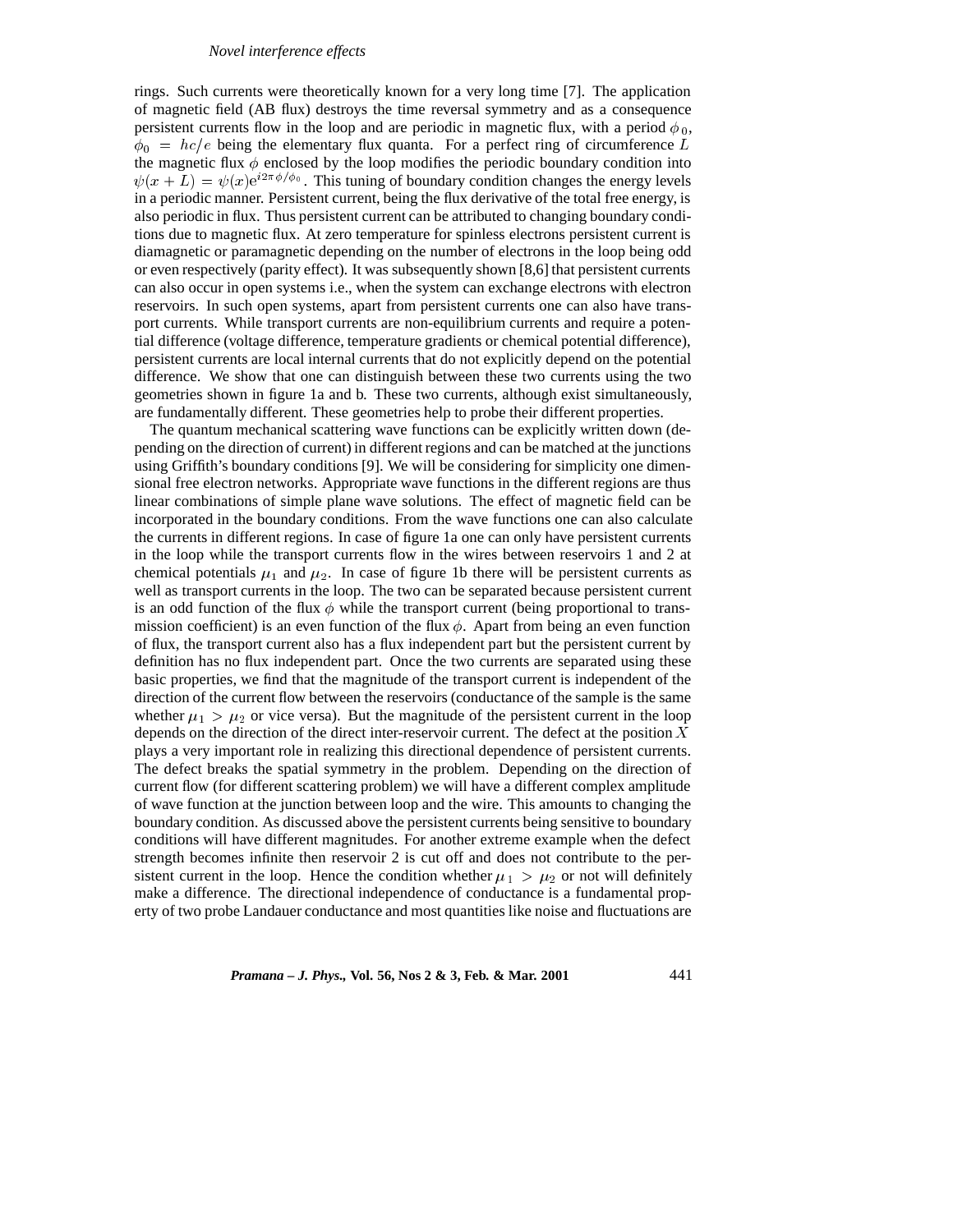

**Figure 1.** (a) The thin lines represent single channel quantum wires supporting a ring. Through the center of the ring there is a magnetic flux  $\phi$  perpendicular to the plane of the paper. The reservoir-1 is at a chemical potential  $\mu_1$  and the reservoir-2 is at a chemical potential  $\mu_2$ . There is a delta function repulsive potential of strength V at the site marked  $X$ . (b) The thin lines represent single channel quantum wires along with a ring. Through the center of the ring there is a magnetic flux  $\phi$  perpendicular to the plane of the paper. The reservoir-1 is at a chemical potential  $\mu_1$  and the reservoir-2 is at a chemical potential  $\mu_2$ . There is a delta function repulsive potential of strength V at the site marked X. The two arms of the ring are of length  $L_1$  (upper arm) and  $L_2$ (lower arm). Current through  $L_1$  is  $I_1$  and that through  $L_2$  is  $I_2$ .

always independent of direction of the current flow. In this respect the properties of persistent currents in open systems is very unique.

Next we consider a situation when the impurity at site  $X$  in figure 1b and the Aharonov– Bohm flux are not essential but the lengths of the two arms of the loop  $L_1$  and  $L_2$  are different. Asymmetry in the two arms of the ring is a must to obtain this quantum effect. When the two arms are identical in all respects then half the transport current flows through the upper arm and the rest half through the lower arm i.e.,  $I/2 = I_1 = I_2 > 0$ . Here I is the magnitude of the total inter-reservoir current or the transport current and  $I_1$  and  $I_2$  are the magnitudes of currents in the two arms of the ring. In the case of classical wires when the arms are not identical then we have the condition  $I_1/I_2 = R_2/R_1$  and  $I = I_1 + I_2$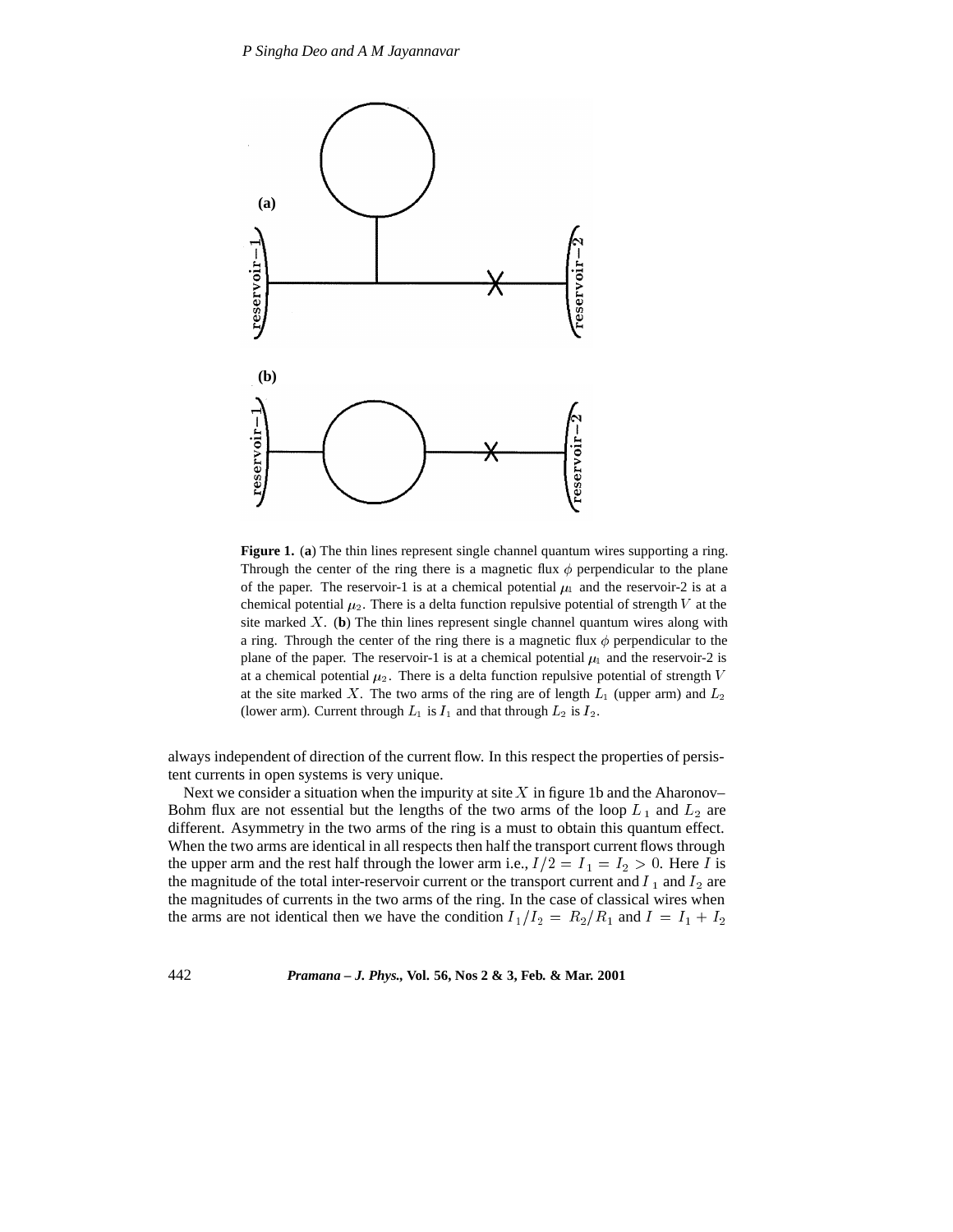(current conservation or Kirchoff's law) which automatically implies  $0 < I_1 < I$  and  $0 < I_2 < I$ . Here  $R_1$  and  $R_2$  are the resistances of the two arms of the ring. Both  $I_1$ and  $I_2$  are positive and flow in the same direction of applied fields. But for quantum wires, a simple scattering solution of the Schrödinger equation shows that the above conditions break down. At certain Fermi energies and values of loop parameter one can realize such situations as  $I_1 > I$  which automatically requires  $I_2 < 0$ , because the current conservation warrants  $I = I_1 + I_2$ . Thus the current  $I_2$  flows against the potential drop. Such a phenomenon occurs in the vicinity of resonances in the ring and is quantum mechanical in origin. In classical parallel resonant LCR circuits (capacitance  $C$  connected in parallel with a combination of inductance  $L$  and resistance  $R$ ) driven by external electromotive force, circulating currents arise at resonant frequency. This effect is sometimes referred to as current magnification. Hence we call the phenomenon discussed above as 'quantum current magnification effect' which gives a circulating current that we define as follows. If both  $I_1$  and  $I_2$  are positive or flow in the same direction of the potential drop then the circulating current is zero. If one of them, say  $I_1$  is negative then circulating current is  $I_1$ in both the arms. Of course in the lower arm it is in the direction of potential drop but not in the upper arm.  $I - I_1$  is the transport current flowing in the lower arm in addition to the circulating current  $I_1$ . The parameter regimes where this circulating current exists can be found in ref. [10]. Experimentally, it is possible to observe this current magnification effect as a large magnetic response of the ring by properly tuning either the Fermi energy or other material parameters. This is due to the fact that magnetic moment of a loop is proportional to the total integration of the current over the entire loop. It should be noted that we are obtaining magnetic response in the absence of applied external magnetic field, however, in the presence of a transport current. This is a non-equilibrium phenomenon.

Now it can also be shown that unlike the conventional persistent currents, the quantum current magnification effect can be enhanced by impurity scattering in certain range of parameter values. To understand that such an effect is possible consider, for example, a case when the two arms of the ring are identical in all respect. In that case by symmetry we have  $I_1 = I_2 = I/2 > 0$  and hence there is no quantum current magnification effect. Now if we introduce an impurity potential (say a delta function potential) in the upper arm of the ring then the symmetry is destroyed and one can thus in principle obtain a current magnification effect. This simple example shows that one can have enhancement of current magnification effect due to the impurity scattering. Although this is not a general feature but an extremely parameter dependent one, nevertheless for any configuration of the two arms of the ring one can always find parameter regimes where the circulating current can be enhanced by impurity scattering. In the parameter regimes other than these the circulating current will decrease due to scattering. A detailed analysis of this can be found in ref. [11]. We have also shown that there is no upper bound for the current magnification. This effect has been extended to thermal currents [12] and to the spin currents in the presence of Aharonov-Casher flux [13].

# **3. Persistent currents and transport due to evanescent modes in the presence of ABflux**

Let us imagine a geometry where a metallic loop is coupled to a single electron reservoir via an ideal lead (figure 2). In the ideal lead the potential is assumed to be zero, i.e.,  $V = 0$ .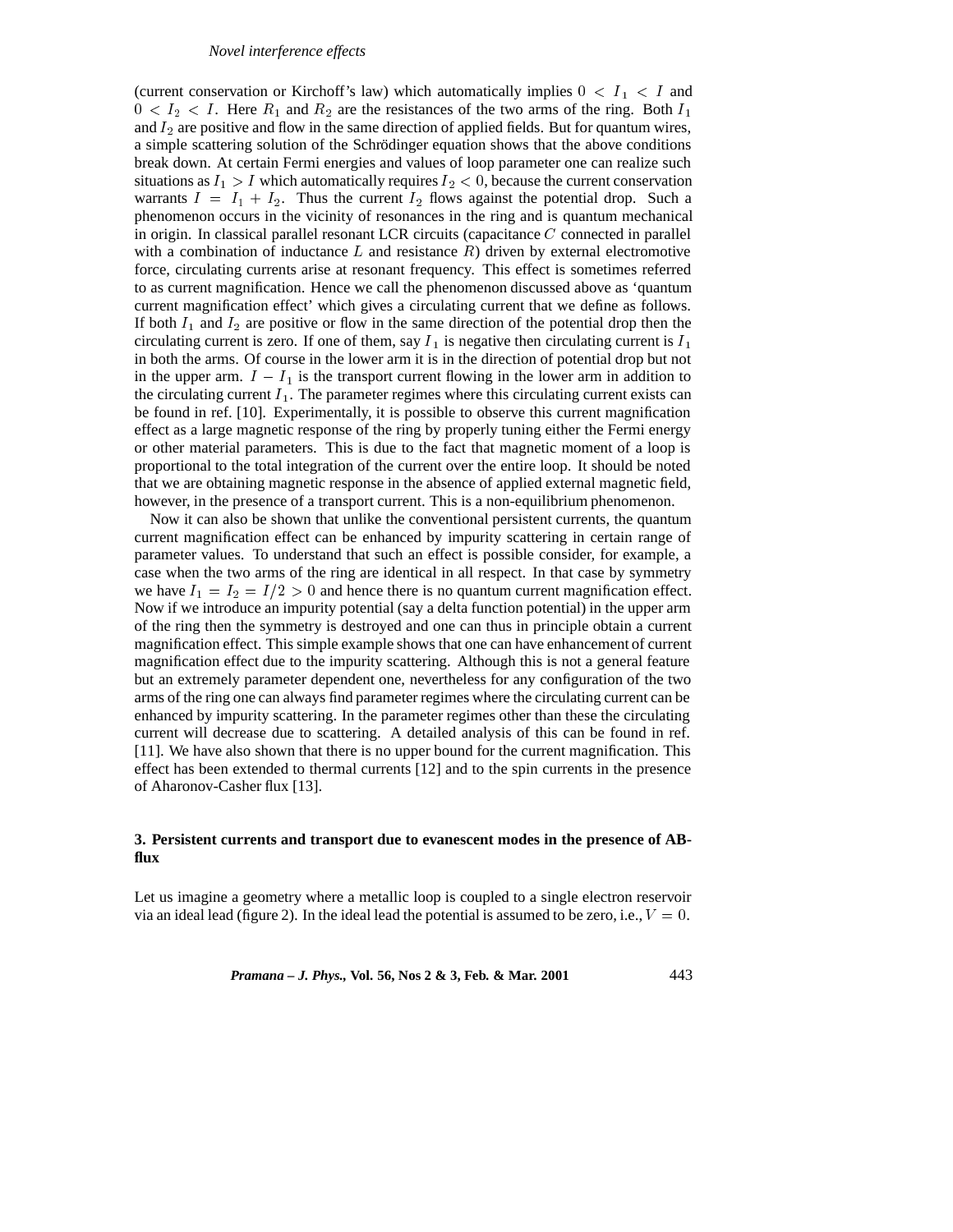

Figure 2. An ideal ring of length L connected to an electron reservoir by an ideal wire. Along the thin lines the quantum mechanical potential is zero and along the thick lines it is <sup>V</sup> .

In the metallic loop the potential throughout the circumference is  $V$  and is positive. When injected electrons have their energies less than  $V$ , these electrons can tunnel into the loop quantum mechanically and propagate inside the loop as evanescent modes and give rise to a persistent current in the presence of a magnetic field. Such currents arise simultaneously due to two non-classical effects, namely, quantum tunneling and Aharonov–Bohm effect. Currents due to such evanescent modes are to be found by analytical continuation and we have obtained an analytical expression for these persistent currents [14]. In the limit  $QL \gg 1$ , persistent currents in a small energy interval around E are given by  $dj =$  $f(k, Q)e^{-QL} \sin(\phi/\phi_0)$ , where  $f(k, Q)$  is a simple function of k and Q. Here k is the wave vector for incident electrons, i.e.,  $k = \sqrt{2mE/\hbar^2}$ ,  $Q = \sqrt{2m(V-E)/\hbar^2}$  and  $L$  is the circumference of the loop. As expected the persistent currents are periodic in magnetic flux with the period  $\phi_0$ . Owing to the decaying nature of evanescent modes, the factor arising due to the sensitivity of the wavefunctions to the boundary conditions appears as  $e^{-QL}$ . Higher harmonics in magnetic flux (say *nth harmonic)* also contribute to the persistent currents with a multiplication factor  $\sin(n\phi/\phi_0)$ . However, these harmonics are weighted by  $e^{-nQL}$  because for these harmonics to appear the electron has to traverse the loop *n* times. So, these harmonics can be neglected in the limit  $QL \gg 1$ . Unlike the behavior of persistent currents above the barrier regime the currents due to evanescent modes do not oscillate as a function of the Fermi energy as long as  $E < V$ . The total persistent current is given by sum of contributions from the electrons up to Fermi energy. Even though the current due to individual evanescent modes is small the total sum can have an observable amplitude. Especially in a real physical situation one can have a ring with extremely narrow width connected to the reservoir via an ideal wire with a much larger width. In this situation the zero point quantum potential due to the transverse confinement in the ring is much higher than the zero point energy of the ideal wire. Electrons can occupy several subbands in the connecting wire but still they have energies less than the zero point energy of the ring. All these electrons in several subband modes will propagate as evanescent modes in the ring, and in this situation a higher contribution to the total persistent current may arise.

Having shown that persistent currents due to evanescent modes in open systems is always diamagnetic, it would be interesting to see if the same is true in closed systems. One can excite evanescent modes throughout the circumference of the ring in the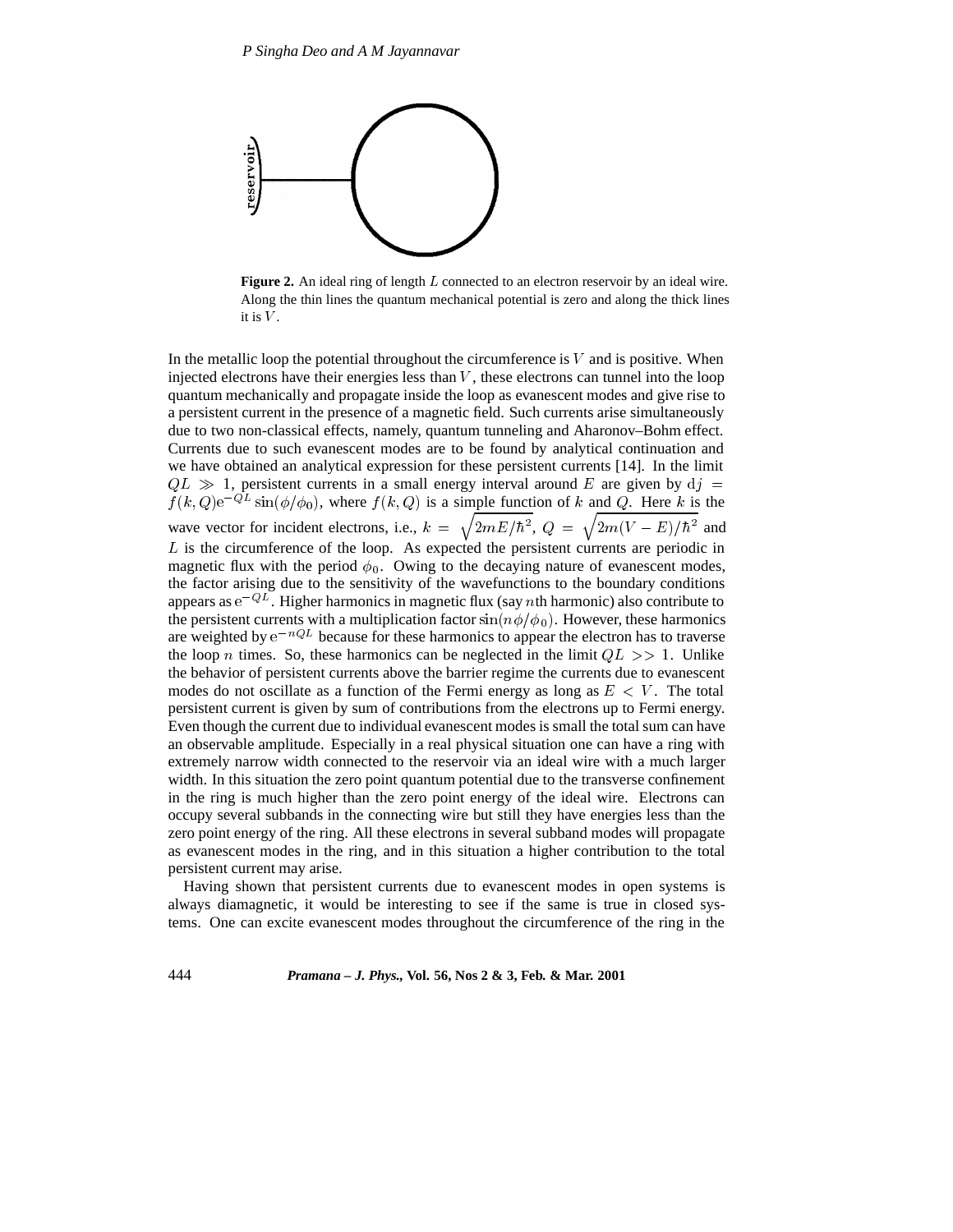

Figure 3. A quantum ring connected freely to a finite quantum wire. Length of the ring is  $u$  and length of the wire is  $v$ .

following closed system. Consider the case of one dimensional loop with higher potential V connected to a stub of length L for which the reference potential is taken to be zero (see figure 3). For a sufficiently large value of  $V$  and long stub there can be many modes that are propagating in the stub but are classically forbidden in the ring. However, quantum mechanical tunneling leads to evanescent modes in the ring. It has been shown that these discrete evanescent modes always carry a diamagnetic persistent current [15].

As mentioned in the introduction, similarity with the guided electromagnetic wave propagation has opened up the possibility of new quantum devices. These devices rely on quantum effects for their operation and are based on interferometric principles. Several switching devices have been proposed wherein one can control the relative phase difference between the two interfering paths by applying electrostatic potentials or magnetic fields. The transmission across these devices can be varied between zero and one (100 percent modulation), if the propagation takes place in the fundamental transverse mode (single channel regime). This requires that the Fermi energy should be between the ground and the first excited mode. Otherwise the mode mixing tends to average out the transmission oscillations. However, the proposed quantum devices are not very robust in the sense that the operational characteristics depend very sensitively on the material parameters. Incorporation of a single impurity, however weak, in the mesoscopic device may change non-trivially the interference of partial electron waves throughout the sample and hence electron transmission (operational characteristics across the sample). Such devices can be exploited only if we achieve the technology that can reduce or control the phase fluctuations to a small fraction of  $2\pi$ .

We have studied the transmission across normal metallic loop connected to reservoirs by ideal wires in the presence of magnetic or AB flux. When electrons travel as evanescent modes in the loop we find that initial differential magnetoconductance is always negative and is unaffected by the presence of impurities in the loop [16]. Here transport arises in the presence of two non-classical effects namely, AB-effect and quantum tunneling. The above situation can arise in a system in which the transverse width of the loop is much less than the width of the ideal wires. Then due to the higher zero point energy arising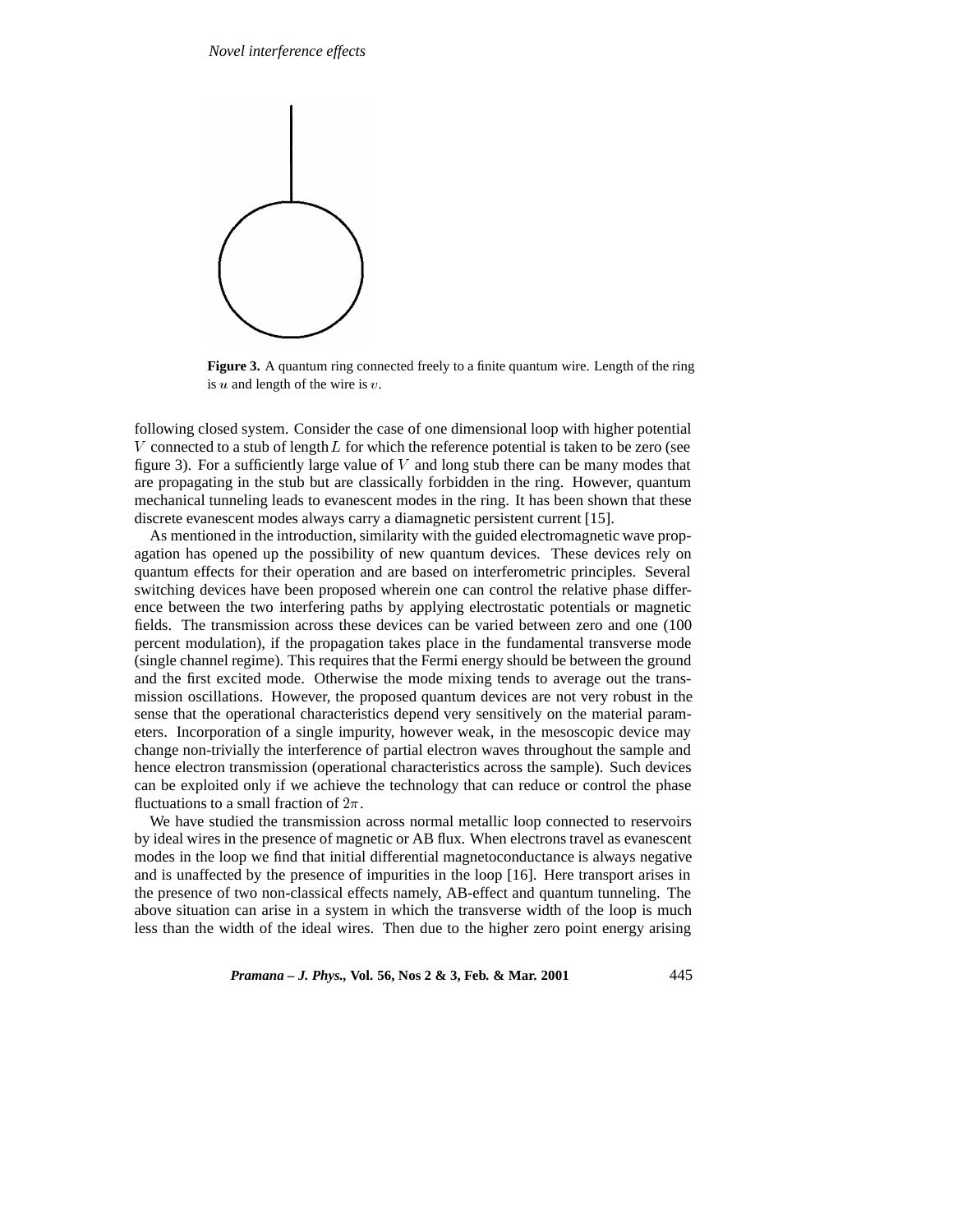from transverse confinement, fundamental subband minima in the loop will be at a higher energy than the value of the few subband minima in the ideal connecting wires. Then a situation can arise, where several propagating modes in the wire will have energy less than the minimum propagating subband energy in the loop. Thus the electron propagating in a fundamental subband of an ideal wire feels a barrier to its motion (arising solely due to the mismatch of the zero point energies) and thus the electron tunnels through across the loop (due to evanescent propagation) experiencing a higher effective potential barrier <sup>V</sup> . The fact of initial differential magnetoconductance being negative can be used for the operation of a quantum switch where the on and off states would correspond to transmission in the absence or presence of magnetic field respectively, i.e., the on state always has larger conductance than the off state. This difference in conductance can be made large by purposefully incorporating weak impurities in the arms of the connecting leads so long as they do not create resonant states in the system [17]. The robustness in the behavior of the initial differential magnetoconductance is related to the dominance of the first harmonic component in flux in the presence of evanescent modes only (as in the case of persistent currents discussed above). This is in contrast to the fact that the initial differential magnetoconductance for propagating modes can be either positive or negative and is very sensitive to small changes in geometric details and Fermi energy.

#### **4. A new phase of the electron wave function**

In this section we discuss parity effects and observed quantum phase slips, a subject of ongoing current interest. States in a ring pierced by a magnetic flux exhibit strong parity effect [18]. There are two ways of defining this parity effect in the single channel ring (multichannel rings can be generalized using the same concepts). In the single particle picture (possible only in absence of electron-electron interaction) it can be defined as: states with an even number of nodes in the wave function carry diamagnetic currents (positive slope of the eigenenergy versus flux) while states with an odd number of nodes in the wave function carry paramagnetic currents (negative slope of the eigenenergy versus flux) [18]. In the many body picture (without any electron-electron interaction), it can be defined as: if  $N$  be the number of electrons (spinless) in the ring, the persistent current carried by the N body state is diamagnetic if N is odd and paramagnetic if N is even [18]. Leggett conjectured [19] that this parity effect remains unchanged in the presence of electron-electron interaction and impurity scattering of any form. His arguments can be simplified to say that when electrons move in the ring, they pick up three different kind of phases: 1) Aharanov– Bohm phase due to the flux through the ring, 2) statistical phase due to electrons being fermions and 3) phase due to wave like motion of electrons depending on their wave vector. The parity effect is due to competition between these three phases along with the constraint that the many body wave function satisfy periodic boundary condition (which means if one electron is taken around the ring with the other electrons fixed, the many body wave function should pick up a phase of  $2\pi$  in all). Electron-electron interaction or simple potential scattering cannot introduce any additional phase although it can change the kinetic energy or the wave vector and hence modify the third phase. Simple variational calculations showed that the parity effect still holds [19]. Multichannel rings can be understood by treating impurities as perturbations to decoupled multiple channels, which means small impurities just open up small gaps at level crossings within the Brillouin zone and keep all qualitative features of the parity effect unchanged.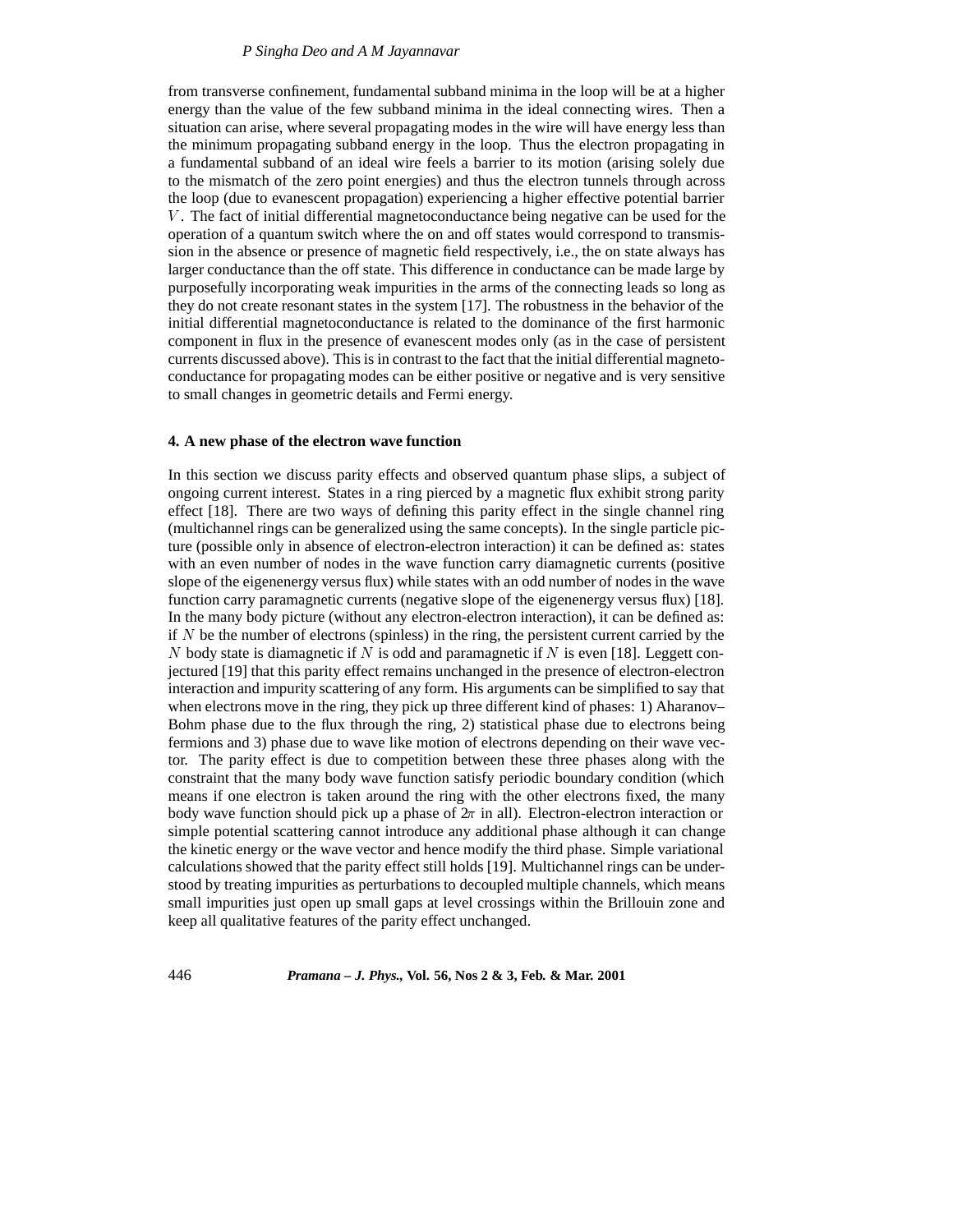

**Figure 4.** Graphical solutions for the allowed modes in a ring-stub geometry for (**a**)  $v/u=0.2$  (**b**)  $v/u=0.21$ .

In a one dimensional (1D) system where we have a stub of length  $v$  strongly coupled to a ring of length  $u$  (the potential everywhere is uniform and all modes are propagating modes), we can have bunching of levels with the same sign of persistent currents [15]. This is essentially because if the Fermi energy is above the value where we have a node at the foot of the stub (that results in a transmission zero in transport across the stub), there is an additional phase of  $\pi$  arising due to a slip in the Bloch phase [20,21] (Bloch phase is the third kind of phase discussed above, but the extra phase  $\pi$  due to slips in Bloch phase is completely different from any of the three phases discussed above because this phase change of the wave function is not associated with a change in the group velocity or kinetic energy or the wave vector of the electron [20,21]). This is illustrated in figure 4a and b. The <sup>y</sup>-axis gives the phase of the electron wavefunction inside the ring, which is nothing but Bloch phase  $\cos^{-1} \text{Re}[1/t]$ . The x-axis gives the energy  $E = k^2$ . Figure 4b exhibits discontinuous changes in the Bloch phase precisely as the energy crosses the transmission zeroes of the stub. In figure 4a the length of the stub and the ring is so tuned that the discontinuous phase slips cannot occur. Figure 4a is similar to figure 6 in ref. [18] where there is no violation of parity effect. But figure 4b exhibits violation of parity effect. A more detailed analysis can be found in ref. [20]. It is worth mentioning that parameter values for which one can obtain no phase discontinuities as in figure 4a forms a set of measure zero. A physical understanding of the phase slip can be obtained by mapping the stub to an effective potential of  $V(k, x) = k \cot(kL)\delta(x)$ . As the effective potential has discontinuities at  $kL = \pi/2, 3\pi/2, \ldots$ , at these energies the scattering phase and hence the Bloch phase of the electron in the ring will also exhibit discontinuities.

In an energy scale  $\Delta_u \propto 1/u$  (typical level spacing for the isolated ring of length u) if there are  $n_b \sim \Delta_u / \Delta_v$  (where  $\Delta_v \propto 1/v$ , the typical level spacing of the isolated stub of length  $v$ ) such phase slips then each phase slip gives rise to an additional state with the same slope and there are  $n<sub>b</sub>$  states of the same slope or same parity bunching together with a phase slip of  $\pi$  between each two of them [20]. Transmission zeroes are an inherent property of Fano resonances generically occurring in mesoscopic systems and this phase slip is believed to be observed [22–26] in a transport measurement [27]. The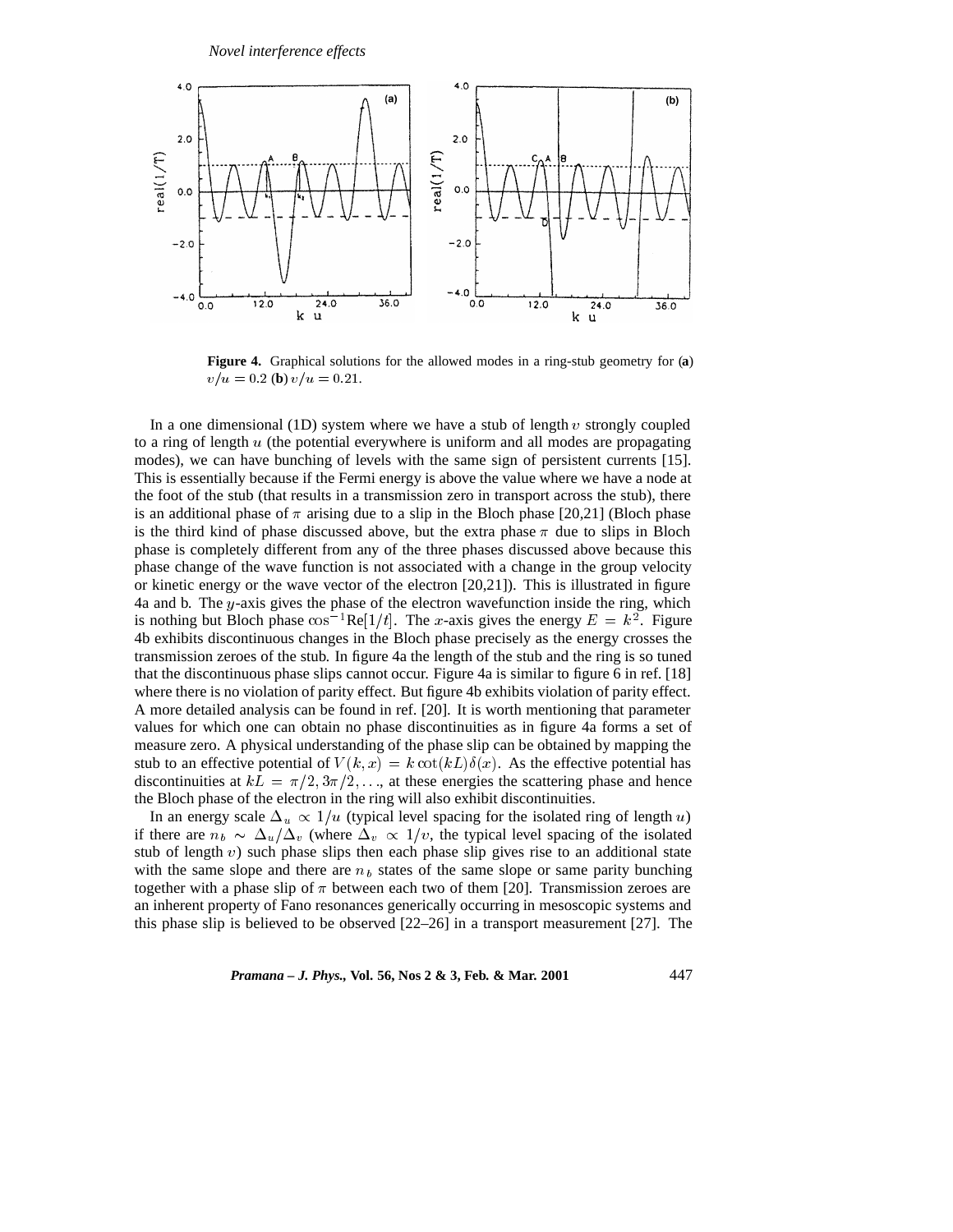experiment [27] was done by embedding a quantum dot in one arm of an Aharonov-Bohm ring. The set up is an analog of the Young double slit experiment with a mica sheet on the path of an interfering beam, where one can estimate the phase acquired when light travels through the mica sheet by observing the change of interference pattern on the screen. In this case one can estimate the phase  $\theta_d$  acquired by an electron in passing through the dot. The experiment was first interpreted in terms of Friedel sum rule in ref. [28]. The dot contains many electrons that are strongly interacting with each other. As the Fermi energy sweeps through a resonance one additional electron is added to the dot and  $\theta_d$  changes by  $\pi$  as is expected from Friedel sum rule. The exact nature of this phase change could be explained from the theory of Bright–Wigner resonance. Now Friedel sum rule also suggests that no more  $\pi$  phase shift should occur unless the next electron is added at the next resonance. But between two resonances an additional change of  $\pi$  over a surprisingly small energy scale was observed in the experiment. This small energy scale is at least an order of magnitude smaller than any energy scale possible in the system or even the thermal broadening energy scale in the experiment. Initially it was thought [28] that may be there is some accidental charge addition into the system. For example it was argued [28] that the states of the ring may play a role if the states of the dot are coupled to the states of the ring. It was shown that charging of a ring state or addition of a charge in the ring can produce a sudden phase change also which can be misinterpreted as a phase change due to the dot. But repeated experiments showed that this sharp phase change is a very general feature occurring between every resonance and one can not take spurious charging effects to be a logical explanation. So it was felt that one has to find a new mechanism for this phase change that does not fit with the theoretical frame work of Friedel sum rule and Bright–Wigner resonance. We used the discontinuous phase change at the transmission zeroes of the stub structure to give such a new mechanism [22]. The stub was used as theoretical model and the exact geometry of the stub is not important [23]. The essential requirement is the degeneracy between a scattering state and a resonance state that yields a Fano resonance [23]. Since the quantum dot can support bound states and in a finite width wire these bound states are always degenerate with scattering states, we have to understand the phase changes in terms of Fano resonances [23]. Each of the Fano resonances have a zero-pole pair. Two consecutive resonances are largely separated by the charging energy of the dot. And hence there will be a phase change of  $\pi$  at the pole according to Friedel sum rule because a charge is captured by the dot and a phase change of  $\pi$  at the zero that will lie between two well separated poles. And hence this mechanism yields the basic feature of systematic phase changes as observed in the experiment. It also explains the extremely small energy scale over which the phase change between the poles occur. This explanation was further supported by refs [24–26]. A similar case was studied in ref. [29] where they show the transmission zeroes and abrupt phase changes arise due to degeneracy of 'dot states' with states of the 'complementary part' and hence these are also Fano type resonances.

#### **5. Some consequences of parity violation**

In this section we will briefly discuss the results of ref. [30]. Essentially it can be shown that break down of parity effect in the ring-stub system results in very non-trivial temperature dependence of persistent currents, a feature that may be exploited to experimentally study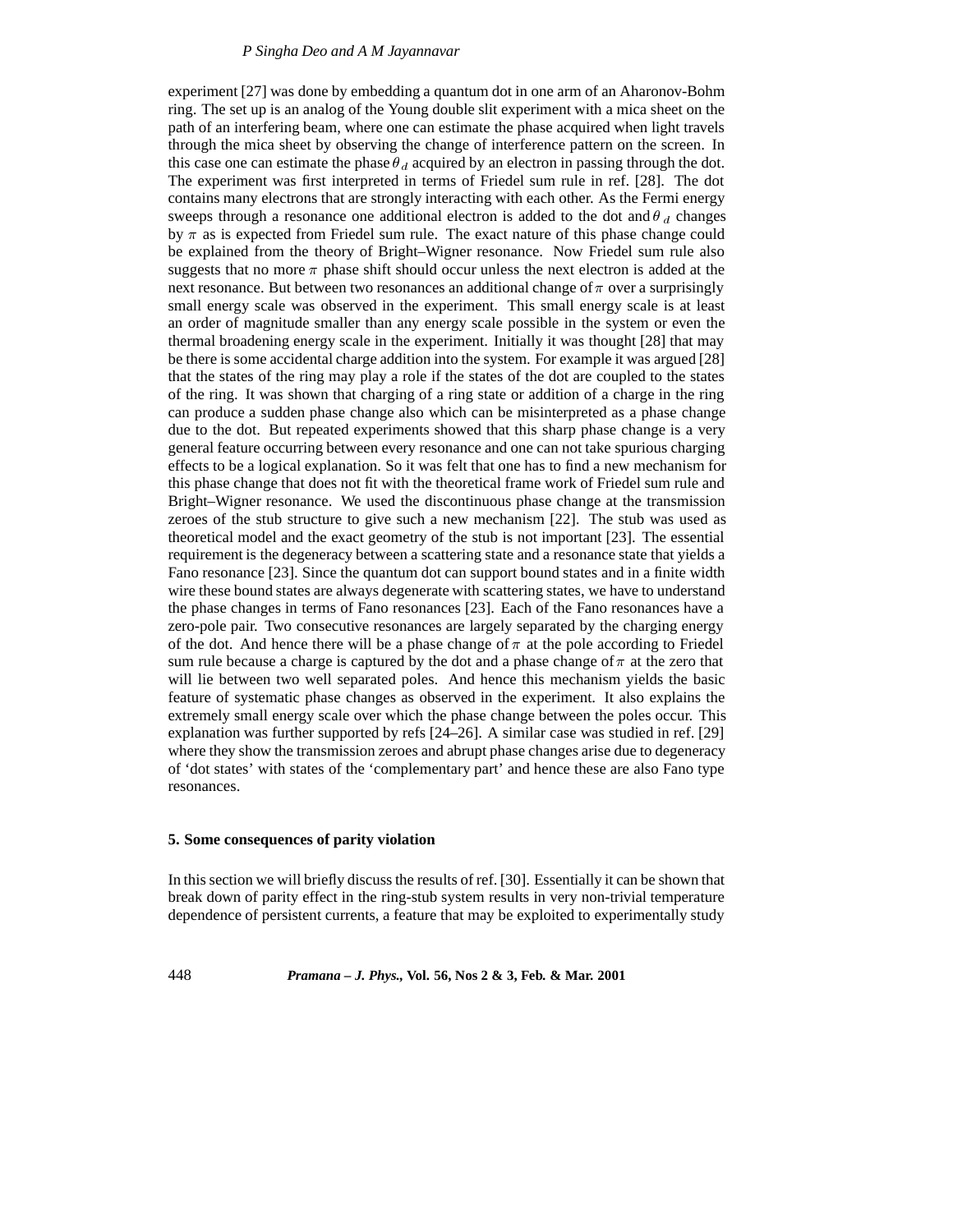the effects of temperature on a quantum mechanical phenomenon like persistent currents.

We consider both the grand canonical case (When particle exchange with a reservoir at temperature T is present and the reservoir fixes the chemical potential  $\mu$ . In this case we will denote the persistent current as  $I_{\mu}$ ) and the canonical case (When number N of particles in the ring-stub system is conserved. In this case we will denote the persistent current as  $I_N$ ). For the grand canonical case we suppose that the coupling to a reservoir is weak enough and the eigenvalues of electron wave number  $k$  are not affected by the reservoir [18]. They are defined by the following equation [15]

$$
\cos(\alpha) = 0.5 \sin(ku)\cot(kv) + \cos(ku),\tag{1}
$$

where  $\alpha = 2\pi\phi/\phi_0$ , with  $\phi_0 = hc/e$  being the flux quantum. Note, that eq. (1) is obtained under the Griffith boundary conditions [9] which take into account both the continuity of an electron wave function and the conservation of current at the junction of the ring and the stub; and hard wall boundary condition at the dead end of the stub. Each of the roots  $k_n$  of eq. (1) determines the one-electron eigenstate with an energy  $\epsilon_n=\hbar^2k_n^2/(2m)$  as a function of the magnetic flux  $\phi$ . Further we calculate the persistent current  $I_{N/\mu}=-\partial F_{N/\mu}/\partial \phi$  [7], where  $F_N$  is the free energy for the regime N = constant and  $F_{\mu}$  is the thermodynamic potential for the regime  $\mu = constant$ . In the latter case for the system of noninteracting electrons the problem is greatly simplified as we can use the Fermi distribution function  $f_0(\epsilon) = (1 + \exp[(\epsilon - \mu)/T])^{-1}$  when we fill up the energy levels in the ring-stub system and we can write the persistent current as follows [18]

$$
I_{\mu} = \sum_{n} I_n f_0(\epsilon_n), \tag{2}
$$

where  $I_n$  is a quantum mechanical current carried by the *n*th level and is given by [15]

$$
\frac{\hbar I_n}{e} = \frac{2k_n \sin(\alpha)}{\frac{u}{2} \cos(k_n u) \cot(k_n v) - \left[\frac{v}{2} \csc^2(k_n v) + u\right] \sin(k_n u)}.
$$
\n(3)

For the case of  $N =$  constant we must calculate the partition function Z which determines the free energy  $F_N = -T \ln(Z)$ ,

$$
Z = \sum_{m} \exp\left(-\frac{E_m}{T}\right),\tag{4}
$$

where  $E_m$  is the energy of a many electron level. For the system of N spinless noninteracting electrons  $E_m$  is a sum over N different (pursuant to the Pauli principle) one-electron energies  $E_m = \sum_{i=1}^N \epsilon_{n_i}$ , where the index m numbers the different series  $\{\epsilon_{n_1}, ..., \epsilon_{n_N}\}_m$ , where  $n$  is level index and  $i$  is the particle index. For instance, the ground state energy is  $E_0 = \sum_{n=1}^N \epsilon_{nn}.$ 

We show a non-monotonous temperature dependence of the persistent currents in this ballistic ring-stub system in the grand canonical  $(I_\mu)$  as well as in the canonical case  $(I_N)$ . There is a crossover temperature  $T^*$ , below which persistent currents increase in magnitude with temperature while it decreases above this temperature. This is in contrast to persistent currents in rings being monotonously affected by temperature.  $T^*$  is parameter dependent but of the order of  $\Delta_u/\pi^2 k_B$ , where  $\Delta_u$  is the level spacing of the isolated ring. For the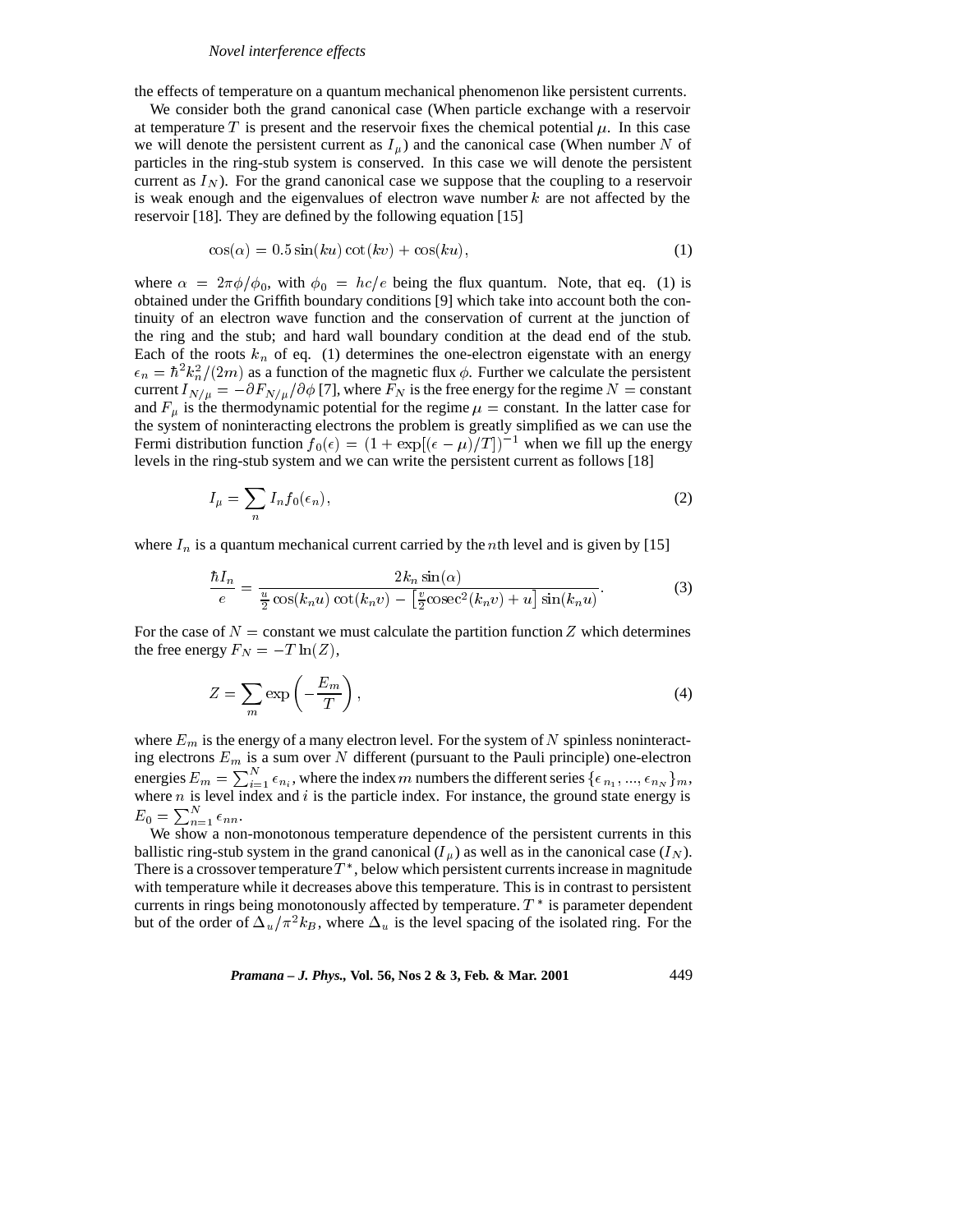grand canonical case  $T^*$  is half of that for the canonical case. We also show that such a non-monotonous temperature dependence can naturally lead to a crossover from  $\phi_0/2$ periodicity to  $\phi_0$  periodicity of the persistent currents as a function of temperature, where  $\phi_0 = hc/e$ . This is essentially because each of the harmonics can show an enhancement with temperature, at low temperatures, the crossover temperature for the mth harmonic being approximately  $T^*/m$ . Hence the second harmonic can peak at a lower temperature than the first and so can overtake the first harmonic in a certain temperature window. The temperature dependence of the fundamental periodicity is a very unique feature that cannot be seen in the ring system. The ring system can under certain circumstances show the  $\phi_0$ periodicity as well as the  $\phi_0/2$  periodicity, but the periodicity remain unchanged with temperature. In the ring-stub system temperature enhancement of the first harmonic can be very robust and experimentally one can observe each of the harmonics separately.

To summarize, the ring-stub system has a lot of non-trivial temperature dependence of persistent currents which can provide some experimental motivation. The new phase discussed in the last section is the key source of the non-trivial temperature dependence.

## **6. Dephasing of AB-oscillations due to spin-flip scattering in one arm of the AB-ring**

Understanding of dephasing and decoherence in mesoscopic systems connected with measurement and the quantum to classical transition is a subject of current interest. The importance of decoherence in realizing the classical world is well known [31]. The loss of interference (dephasing) in mesoscopic rings from the point of view of the trace left by the interfering particle on its environment or the effect of environment on the phase of the electron wavefunction has been clearly discussed in a seminal paper by Stern *et al* [32]. Our work [33] is in the close spirit to the above mentioned work of Stern *et al*. We have studied the transmission across a single channel AB-ring geometry using the quantum waveguide theory. In one of the arms (say upper arm) we have incorporated a spin half  $(S = 1/2)$ magnetic impurity. Electron interacts with this impurity via an exchange interaction of the type  $J \nS$ : where s is the spin of the electron and  $J$  is the coupling strength. This interaction conserves the total spin  $S = S + s$ . The magnetic impurity does not have its own dynamics. Depending on the initial direction of incident electron spin and that of the spin of the impurity spin-flip scattering takes place without exchange of any energy. Consider two partial waves going across once and initial spin is up, i.e., electron is in  $s_z = +1/2$ state with magnetic impurity being in down ( $S_z = -1/2$ ) state. In this case the electron can get spin-flipped while traversing the upper arm, but no spin-flip occurs while traversing the lower arms. Thus, we would naively expect transmission amplitude for spin down case to vanish due to destructive interference. This is because looking at the spin of the magnetic impurity we would know which path the electron has taken. This is in close spirit to which-path detector or information models being studied in the quantum theory of measurement. However, this naive expectation turns out to be incorrect. This is because even after getting spin-flipped in the upper arm the electron may get reflected and finally traverse the lower arm and contribute to the spin down component of transmission. This study reveals several interesting features such as spin polarized transport (spin conductance or polarization) is asymmetric in magnetic field whereas two probe charge conductance is symmetric. There is no systematics in the harmonic components in flux of spin down and spin up components of transmission coefficient (owing to the sensitivity to the details of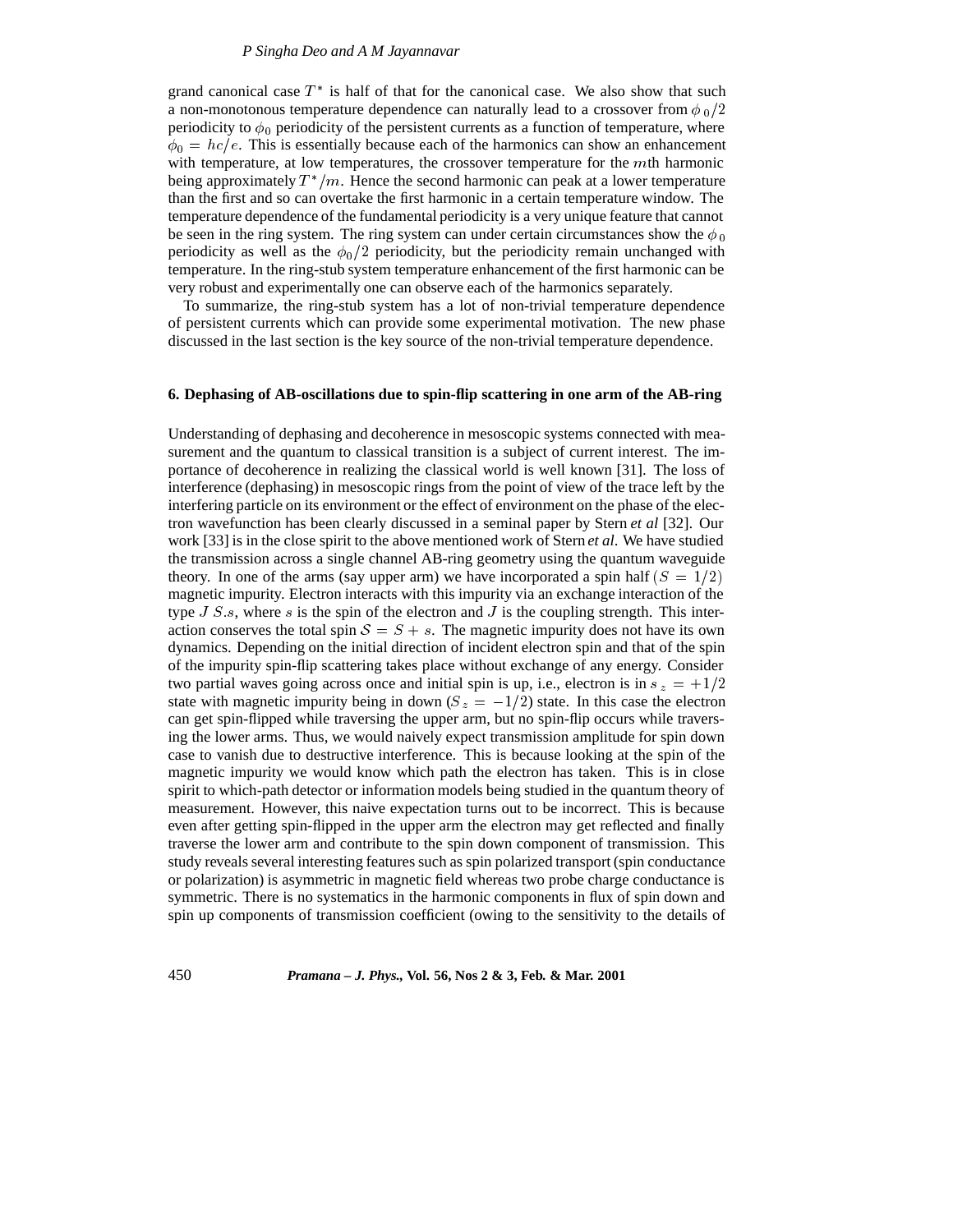geometry and scattering strength). However, we have noticed that the amplitude of oscillations of the transmission coefficient (visibility) for the down spin is small as compared to the up spin. This clearly brings out the feature of dephasing in this simple model.

## **7. Conclusion**

In conclusion, we have discussed above our own work on several phenomena arising basically due to quantum interference effects in the mesoscopic systems. For this purpose we have considered single channel case and various geometries. We have worked in the framework of free electron model. We have also suggested the means of probing the experimental manifestations of these phenomenon and their applications. A careful study of these phenomena in presence of inelastic scattering due to phonons and electron-electron interaction is called for.

# **References**

- [1] B J van Wees *et al*, *Phys. Rev. Lett.* **60**, 848 (1988) D A Wharam *et al*, *J. Phys.* **C21**, L209 (1988)
- [2] R A Webb, S Washburn, C P Umbach and R B Laibowitz, *Phys. Rev. Lett.* **54**, 2696 (1985) G Timp, A M Chang, J E Cunningham, T Y Chang, P Mankiewich, R Behringer and R E Howard, *Phys. Rev. Lett.* **58**, 2814 (1987)
- [3] L P Levy *et al*, *Phys. Rev. Lett.* **64**, 2074 (1990) V Chandrasekhar *et al*, *Phys. Rev. Lett.* **67**, 3578 (1991)
- [4] S Washburn and R A Webb, *Adv. Phys.* **35**, 375 (1986)
- [5] M Büttiker, Y Imry and R Landauer, *Phys. Lett.* **A96**, 365 (1983)
- [6] D Mailly *et al*, *Phys. Rev. Lett.* **70**, 2020 (1993)
- [7] N Byers and C N Yang, *Phys. Rev. Lett.* **7**, 46 (1961) F Bloch, *Phys. Rev.* **B2**, 109 (1970)
- [8] M Büttiker, *Phys. Rev.* **B32**, 1846 (1985)
- [9] S Griffith, *Trans. Faraday. Soc.* **49**, 650 (1953)
- [10] A M Jayannavar and P Singha Deo, *Phys. Rev.* **B51**, 10175 (1995)
- [11] T P Pareek, P Singha Deo and A M Jayannavar, *Phys. Rev.* **B52**, 14657 (1995)
- [12] M V Moskalets, *Euro. Phys. Lett.* **41**, 189 (1998)
- [13] T Choi, C M Ryu and A M Jayannavar, *Int. J. Mod. Phys.* **B12**, 2091 (1998); cond-mat/9808245
- [14] P Singha Deo and A M Jayannavar, *Mod. Phys. Lett.* **B7**, 1045 (1993)
- [15] P Singha Deo, *Phys. Rev.* **B51**, 5441 (1995)
- [16] A M Jayannavar and P Singha Deo, *Mod. Phys. Lett* **B8**, 301 (1994)
- [17] B C Gupta, P Singha Deo and A M Jayannavar, *Int. J. Mod. Phys.* **B10** 3595 (1996)
- [18] H F Cheung, Y Gefen, E K Riedel and W H Shih, *Phys. Rev.* **B37**, 6050 (1988)
- [19] A J Leggett in: *Granular nano-electronics* edited D K Ferry, J R Barker and C Jacobony, NATO ASI Ser. (Plenum, New York, 1991) vol. 251, p. 297
- [20] P Singha Deo, *Phys. Rev.* **B53**, 15447 (1996)
- [21] P A Sreeram and P Singha Deo, *Physica* **B228**, 345 (1996)
- [22] P Singha Deo and A M Jayannavar, *Mod. Phys. Lett.* **B10**, 787 (1996)
- [23] P Singha Deo, *Solid State Commun.* **107**, 69 (1998)
- [24] C M Ryu *et al*, *Phys. Rev.* **B58**, 3572 (1998) Hongki Xu *et al*, *Phys Rev.* **B57**, 11903 (1998)